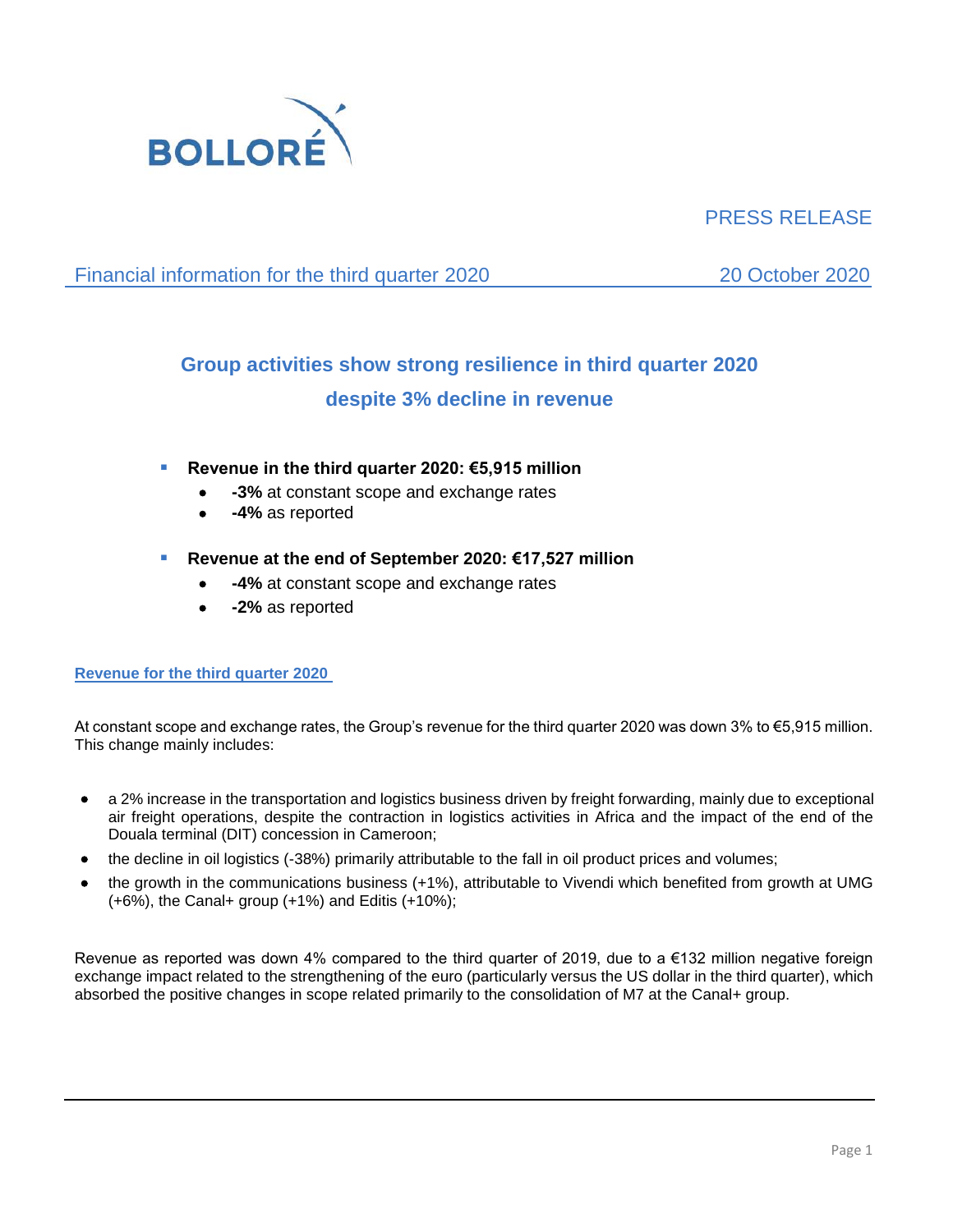# **Revenue at the end of September 2020**

At constant scope and exchange rates, revenue at the end of September 2020 fell 4% to €17,527 million.

Reported revenue was down 2%, including €340 million from changes in consolidation scope (consolidation of Editis and M7 at Vivendi and deconsolidation of Bolloré Ports France and Wifirst) and a €95 million negative foreign exchange impact (reflecting a general but contrasting increase in value of the euro).

|  |  |  |  |  | <b>Change in revenue by business</b> |
|--|--|--|--|--|--------------------------------------|
|--|--|--|--|--|--------------------------------------|

| (in $\epsilon$ millions)                    | 3 <sup>rd</sup> quarter |         |                    |                   | 9-month total |         |                    |                   |  |
|---------------------------------------------|-------------------------|---------|--------------------|-------------------|---------------|---------|--------------------|-------------------|--|
|                                             | 2020                    | 2019    | Reported<br>growth | Organic<br>growth | 2020          | 2019    | Reported<br>growth | Organic<br>growth |  |
| <b>Transportation and Logistics</b>         | 1,420                   | 1,462   | $-3%$              | $+2\%$            | 4,276         | 4,436   | $-4%$              | $-1%$             |  |
| Oil Logistics                               | 401                     | 645     | $-38%$             | $-38%$            | 1 4 4 7       | 1 9 2 3 | $-25%$             | $-25%$            |  |
| Communications                              | 4,021                   | 3.969   | $+1%$              | $+1%$             | 11 595        | 11 320  | $+2%$              | $-1%$             |  |
| <b>Electricity Storage and Systems</b>      | 65                      | 85      | $-23%$             | $-7%$             | 187           | 244     | $-23%$             | $-8%$             |  |
| Other (agricultural assets and<br>holdings) | 8                       | ⇁       | $+8%$              | $+8%$             | 21            | 24      | $-12%$             | $-13%$            |  |
| Total                                       | 5915                    | 6 1 6 9 | -4%                | $-3%$             | 17,527        | 17,949  | $-2%$              | $-4%$             |  |

At constant scope and exchange rates, compared to the first nine months of 2019, the main sectors changed as follows:

# ▪ **Transportation & Logistics, Oil Logistics:**

- ❖ Revenue for the Transportation and Logistics business was down 1%, primarily due to the reduction in logistics and handling in Africa and the termination of the DIT port concession in Douala (Cameroon) at the end of 2019, partly offset by excellent performances at port terminals, in particular Abidjan Terminal in the Republic of Côte d'Ivoire, Freetown Terminal in Sierra Leone, Owendo Terminal in Gabon and Conakry Terminal in Guinea. Conversely, international freight forwarding revenue was up sharply due to continuing sustained growth in air freight largely offsetting the decline in sea freight. Lastly, rail activity was down following a landslide which halted traffic and the suspension of hydrocarbon transportation between the Republic of Côte d'Ivoire and Burkina Faso lasting over a month.
- ❖ Revenue for Oil Logistics was down 25% in view of the fall in the price of oil products and, to a lesser extent, volumes over the first nine months of 2020.

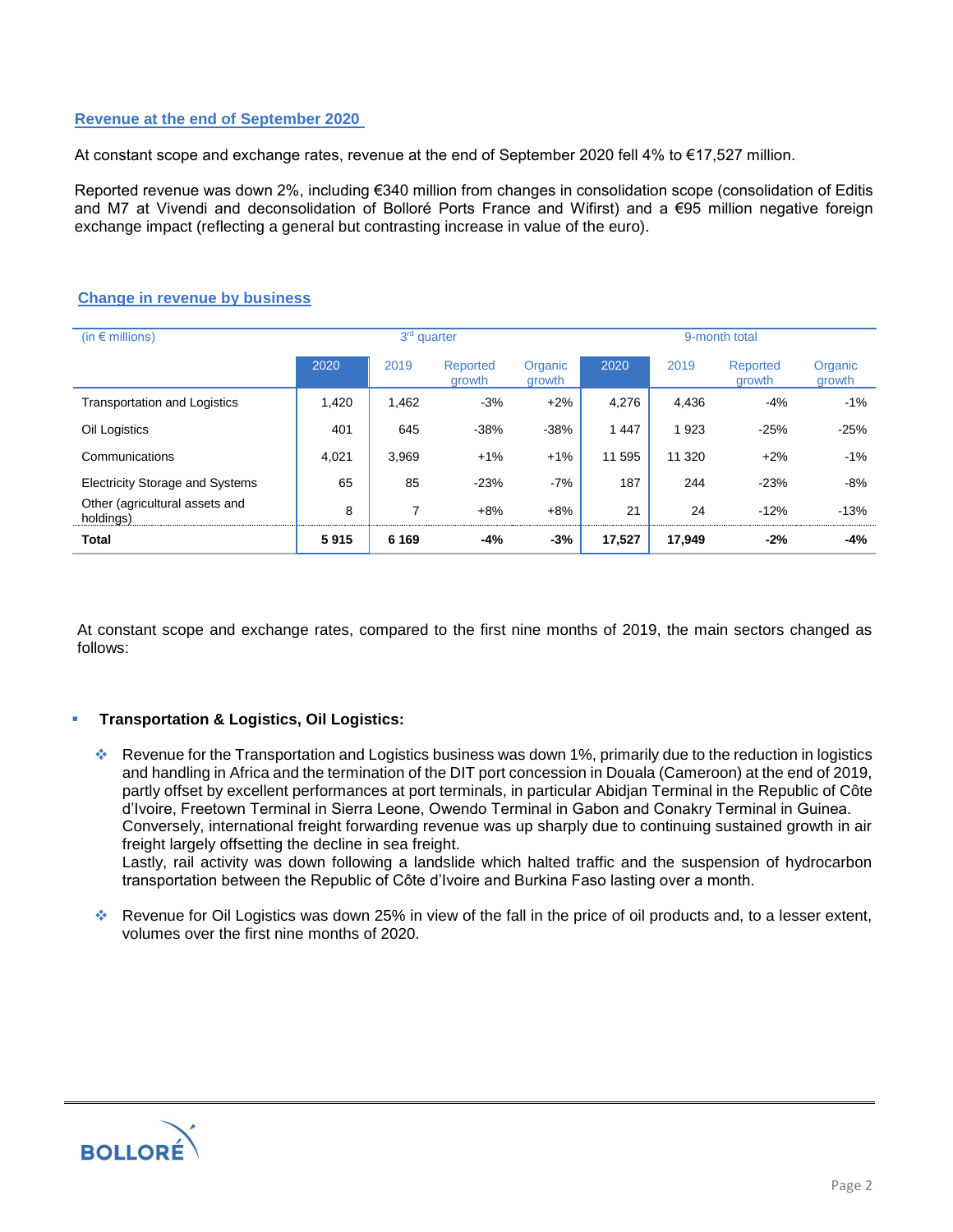- **Communications (Vivendi):** Revenue amounted to €11,595 million, down 1% at constant scope and exchange rates and up 2.4% as reported compared to the same period in 2019. It benefited from growth in revenue from UMG, driven by music streaming platforms, Canal+ group, through significant international development, and Editis, which confirmed the rebound that began at the end of lockdown. However, this growth was offset by the decline in Havas Group and Vivendi Village revenue, impacted by the fallout of the Covid-19 pandemic.
- **Electricity Storage and Systems**: Revenue from industrial activities (electricity storage, plastic films, dedicated terminals and systems) was down 8% compared to the first nine months of 2019. These business activities were impacted by the health crisis, due to plant closures in particular as well as the decline in the air freight sector, a key market for IER. Conversely, sales of batteries were up sharply, driven by the contract with Daimler, while the Bluebus order book stood at 111 12-meter buses at the end of September.

## **Third quarter highlights and recent events:**

## ▪ **Opening of UMG's share capital**

Vivendi successfully completed the first phase of the opening of UMG's share capital. On March 31, 2020, the Group finalized the sale of 10% of the share capital of UMG to a Tencent-led consortium based on an enterprise value of €30 billion for 100% of UMG.

The consortium, which is led by Tencent and includes Tencent Music Entertainment and other financial coinvestors, has the option to acquire, on the same valuation basis, up to an additional 10% of the share capital of UMG until January 15, 2021.

This transaction is complemented by a separate agreement allowing Tencent Music Entertainment to acquire a minority stake in the capital of the UMG subsidiary owning its Greater China operations.

Following the success of this significant strategic transaction, Vivendi is pursuing its plan to sell additional minority interests in UMG with the assistance of several mandated banks. An IPO is planned for 2022.

The cash generated by these transactions may be used by Vivendi to reduce its financial debt and to finance a significant share buyback program and acquisitions.

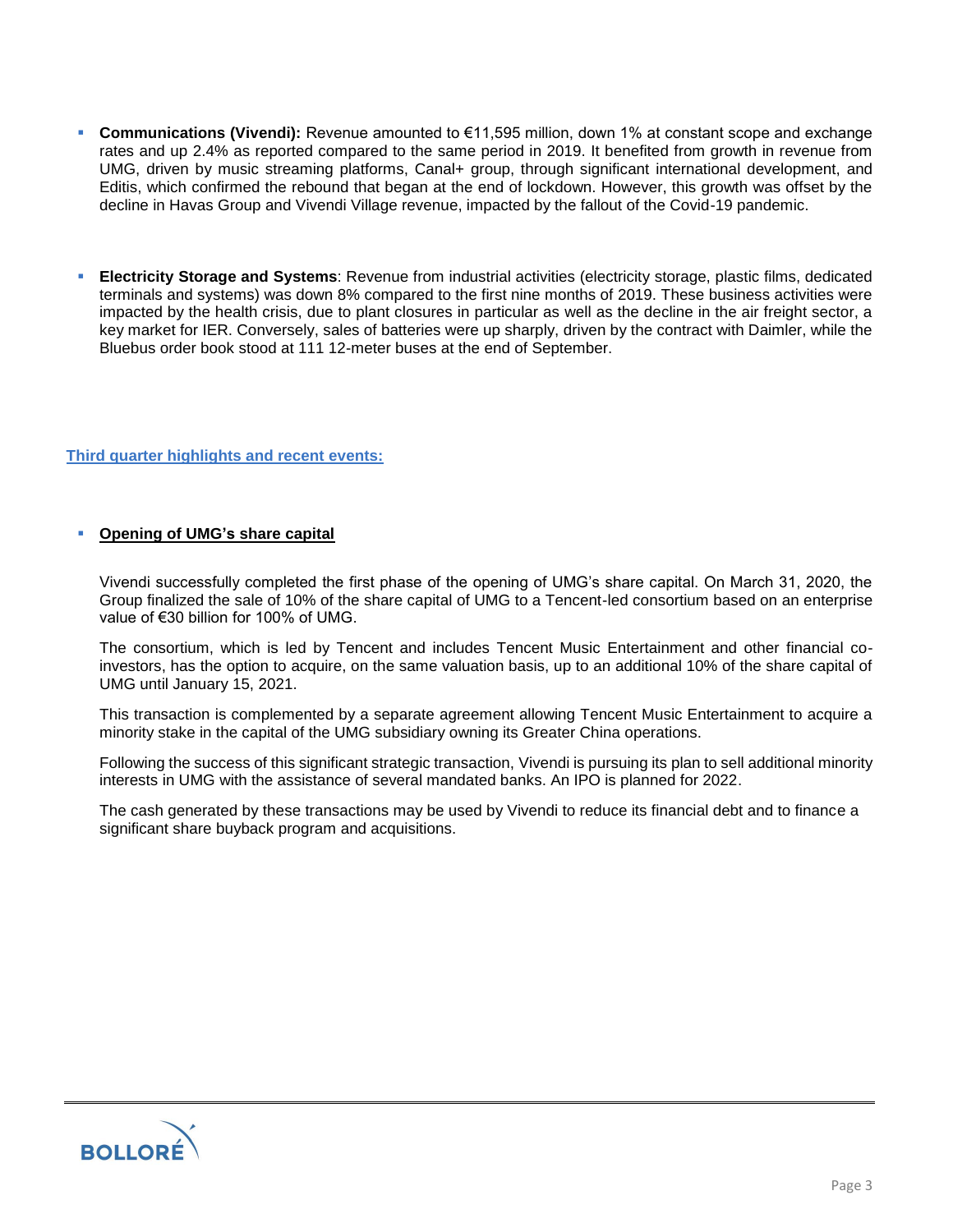# Lagardère SCA

At October 19, 2020, Vivendi holds 28.3% of the share capital and 21,5% of the voting rights of Lagardère SCA.

Following the disappointing results announced by Lagardère SCA, on August 10, 2020 Amber Capital and Vivendi signed a shareholder agreement, despite their differences. As such, they launched an initiative to guarantee each party minority representation on the Lagardère SCA Supervisory Board, i.e. three members for Amber Capital and one member for Vivendi. They also sought to stabilize their shareholding base by granting each other a right of first offer and a right of first refusal for a five-year period.

As the Lagardère SCA Supervisory Board and management refused the proposals of its largest and second largest shareholders respectively, Amber Capital and Vivendi, in early September 2020 the said companies brought a request before the Paris Commercial Court to convene a General Meeting.

On October 14, 2020, the Court decided not to uphold the request. Vivendi, which remains confident in the merits of its approach, will appeal this decision.

## **MultiChoice Group Ltd**

On September 29, 2020, the Canal+ group exceeded the 5% threshold of the share capital of MultiChoice Group Ltd, Africa's leading pay-TV provider based in South Africa. This acquisition, a long-term financial investment, is testament to the confidence that the Canal+ group and its shareholder Vivendi have in the outlook for MultiChoice and Africa as a whole, a continent to which they are deeply committed.

#### ▪ **Vivendi share repurchase program**

Since January 1, 2020, Vivendi has acquired 58,37 million of its own shares (4.92% of its share capital), representing an amount of €1,368 million, including 23,02 million shares under the previous share repurchase program and 35,35 million shares under the current one.

As of October 19, 2020, Vivendi held 62.3 million treasury shares representing 5.25% of the share capital, including 46.2 million shares to be canceled, 7.5 million to cover performance share plans, and 8.6 million to cover disposals to employees or corporate officers (employee shareholding transactions).

#### ▪ **Tender offer on Blue Solutions by Bolloré**

The tender offer on Blue Solutions at a price of €17 per share, which took place between May 29 and July 8, 2020, was finalized. Following the mandatory squeeze-out that took place on July 15, 2020, Bolloré now holds 100% of the share capital of Blue Solutions. The value of the securities acquired represent an amount of €110 million.